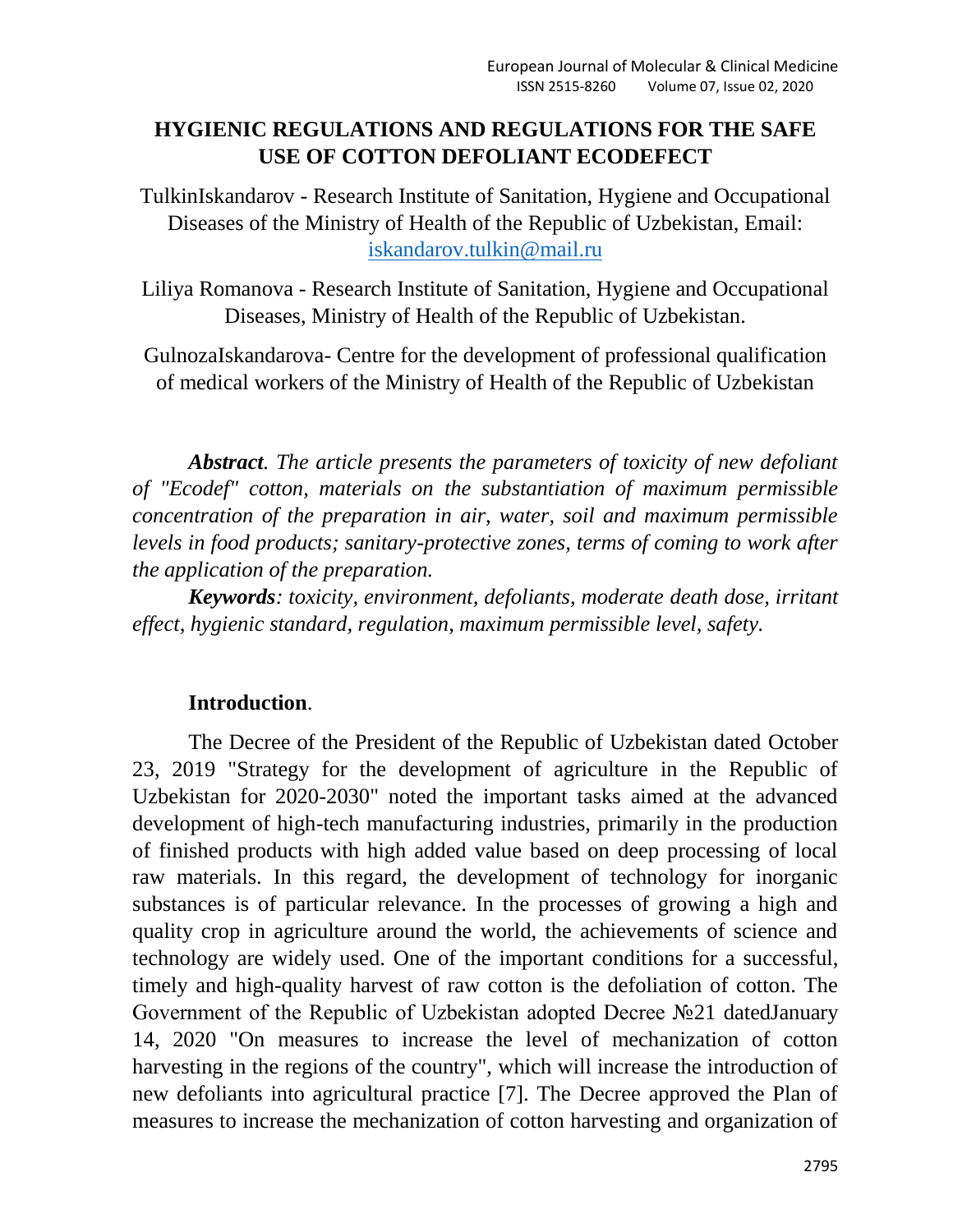cotton harvesting machines production in 2020-2026. Synthesis and development of technology for obtaining complex defoliants based on compounds containing complex salts of macro- and microelements require theoretical and applied research. At present, the range of defoliants offered for use does not fully meet the requirements of agriculture. Under the influence of defoliants, the leaves of cotton fall off, aeration and air and heat are improved, light penetration into the row spacing is improved, as a result of which favorable conditions for early ripening and opening of boxes are created. Timely and rational defoliation of cotton contributes to successful and high-quality harvesting of raw cotton, increasing the weight of the first harvest and the total yield. From ecology and toxicology, as well as production and application, chlorine-containing defoliants are considered to be low-toxic defoliants [8]. Therefore, production of chlorate containing preparations based on local raw materials, reduction of "hardness" of their influence on cotton and development of more effective, complex defoliants is an actual problem in cotton growing and chemical industry [9, 11]. Currently, research is being carried out in the Republic on the production of defoliants that accelerate physiological processes, ensure leaf fall, ripening and opening of cotton. Besides, research on defoliant synthesis based on complex macro- and microelements containing compounds is being carried out.

Chemical treatment of cotton with complex defoliants accelerates the ripening and harvesting of raw cotton in the home-grown period, provides cleaning of the field and protection of plants from pests, timely autumn ploughing of the land and at the same time creates the possibility of sowing in the second and third crops. The use of new plant protection products in the country is allowed after toxicological and hygienic assessment with the permission of the Chief State Sanitary Doctor of Uzbekistan. [1, 2, 3]. A new domestic defoliant, Ecodef, is proposed for use in agriculture. The active substance is magnesium chlorate, carbamide. The preparation was developed by employees of the Institute of General and Inorganic Chemistry of the Academy of Sciences of the Republic of Uzbekistan. Physical and chemical properties of the preparation: active substance - magnesium chlorate, carbamide; aggregate state - homogeneous solution, light yellow, with a slight smell. Ingredients: magnesium chlorate – 30,0%, carbamide – 9,0%, monoethanolammonium nitrate  $-0.3\%$ , calcium chelate, magnesium  $-0.6\%$ , water - to 100%.

The research was conducted in accordance with the grant project PZ-2017091231 "Development of toxicological and hygienic standards of new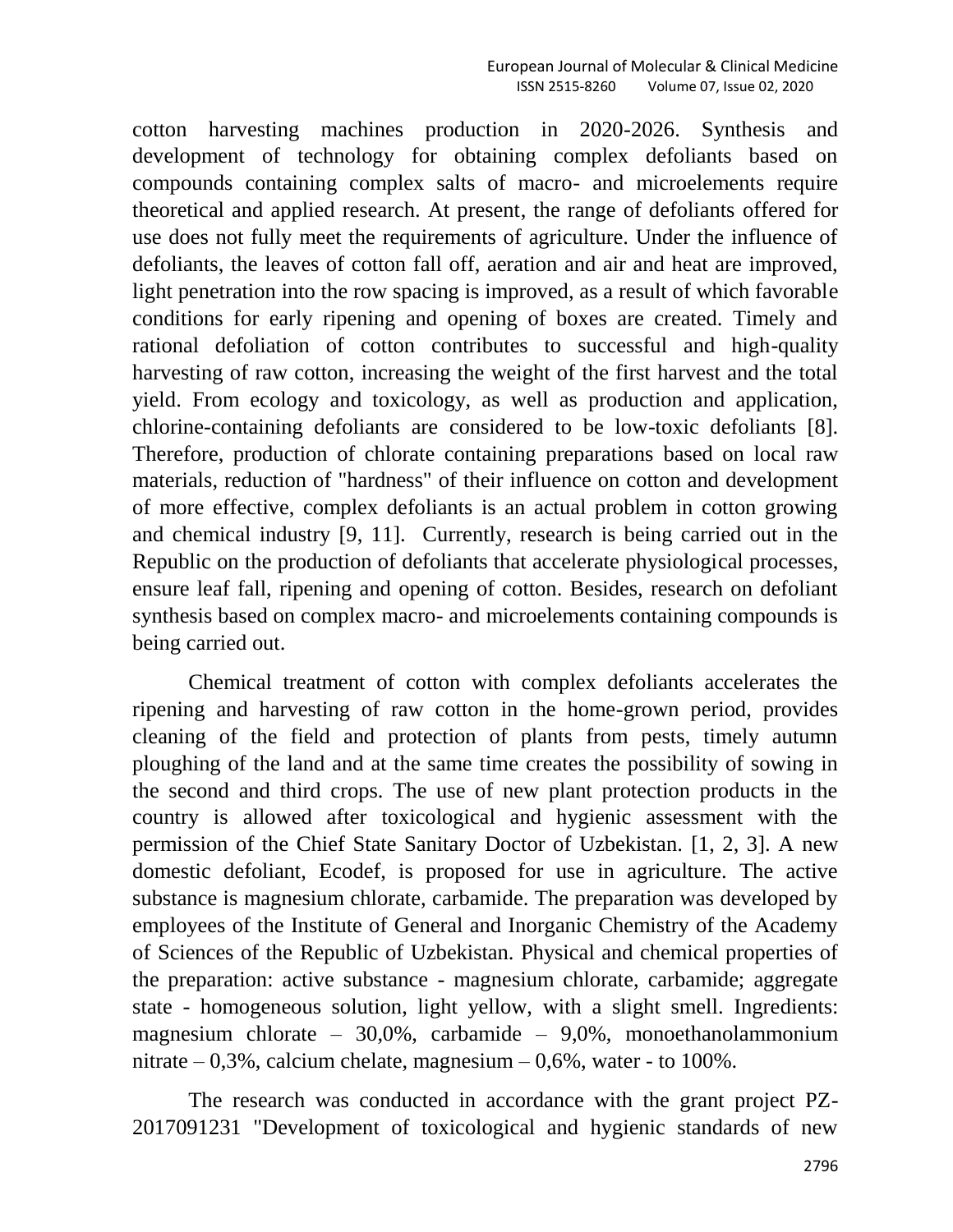domestic import substituting pesticides in the environment and justification of measures to protect public health".

**Materials and methods**: Scientific researches on the establishment of toxicity parameters of preparations were carried out according to "Methodology of complex and accelerated normalization of pesticides in environmental objects". [4]. The degree of toxicity of the preparation was determined according to sanitary rules and regulations № 0321-15 [5]. Hygienic, toxicological and statistical methods of investigation were used in this work [6]. A new cotton defoliant developed by the staff of the Institute of General and Inorganic Chemistry of the Academy of Sciences of the Republic of Uzbekistan was studied in work.

**Research results**. Experimental studies were conducted on 3 types of laboratory animals: white rats, mice, rabbits. White rats were intragastrically injected in doses from 2500,0 to 5500,0 milligrams per kilogram. As a result of studies, the average lethal dose (LD50) was established at 4125,0 milligrams per kilogram, LD16 at 3225,0 milligrams per kilogram, LD84 at 5000,0 milligrams per kilogram. Intra-gastric mice were given doses of 2000,0 to 5000,0 milligrams per kilogram. Statistical processing of the obtained results allowed to establish the average lethal dose (LD50) at the level of 3350,0 milligrams per kilogram, LD16 – 2025,0 milligrams per kilogram, LD84 – 4075,0 milligrams per kilogram. The setting of acute toxicity parameters on rabbits was carried out by the method of Deichmann Le Blanc. The average lethal dose of the preparation was established at the level of 3900,0 milligrams per kilogram. Clinical signs of intoxication during the administration of toxic doses of the preparation were characterized by the oppression of animals, respiratory disorders, heaping of animals in the cell corner. Thus, in terms of acute toxicity parameters, the preparation belongs to the IV class of hazard - low-toxic compounds (SanPiN No. 0321-15 "Hygienic classification of pesticides in terms of toxicity and hazard"). [5,8].

The irritating effect of the preparation on mucous membranes of eyes was studied on laboratory animals - rabbits. The right eye of the animals was injected in the natural form, and the left eye served as a control. The animals have injected the preparation in the experimental eye in the amount of 2 drops. Immediately after application, frequent blinking and slight tears were observed after 1 hour - conjunctival hyperemia, slight swelling. The signs of irritation decreased 24 hours after the beginning of the experiment and disappeared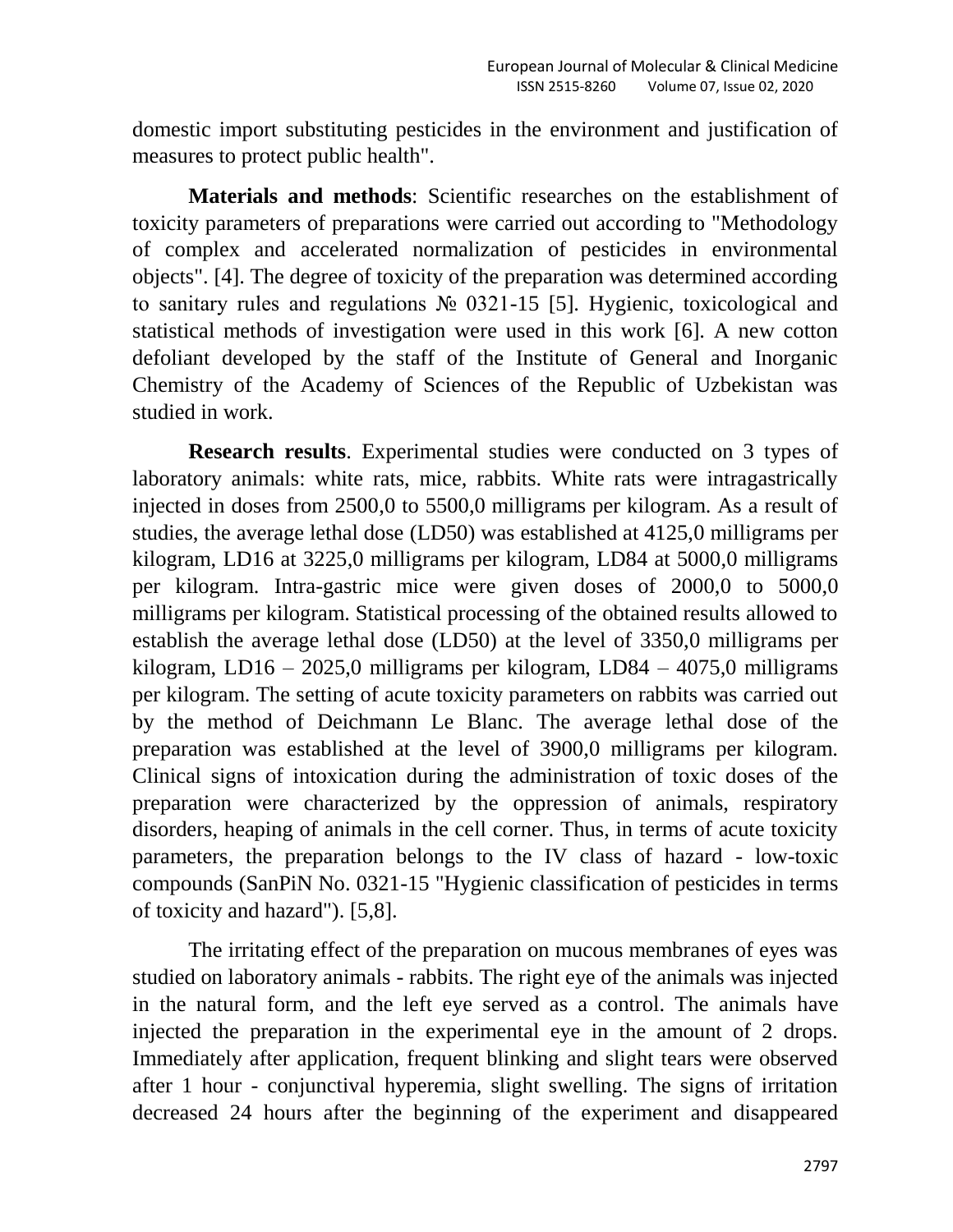entirely by the end of the second day. Conclusion: The drug has a slightly irritating effect on the mucous membranes of the eyes.

The local skin irritating effect of the preparation was studied in experimental animals - white rats. The preparation was applied in native form to shaved abdominal skin areas (2x2 cm). After 4-hour exposure, the preparation was washed off with running water and observations were made in dynamics for 3 days. Immediately after washing off the preparation hyperemia of the experimental sites was observed, accompanied by swelling. By the end of the working day, there were no signs of irritation. Conclusion: The preparation has a weak local irritant effect on the skin.

Cumulative properties of the preparation were studied in 40 white rats, which were divided into 2 groups of 20 individuals each. The first group of animals received the preparation in a dose of 1/10 of the average lethal dose (LD50). The second group served as a control. No animal deaths were reported throughout the entire experience. The study of some biochemical indicators of experimental animals' blood revealed statistically reliable changes in integral indicators. At intragastric administration of the preparation to experimental animals of the experimental group changes in blood cholinesterase activity, the activity of enzymes of aspartate and alanine transfer and alkaline phosphatase in blood serum were observed. The parameters of the studied parameters normalized after a 30-day recovery period. Based on the results of the research, it can be concluded that the drug has weak functional cumulation.

Chronic toxicity of the drug was studied using mathematical modeling methods. Threshold and inactive doses were established at the levels: 5,0 and 1,0 milligram per kilogram, respectively. Based on the conducted researches,the acceptable daily intake (ADI) for a person at the level of 1,2 milligrams per day was calculated and scientifically proved.

Hygienic standards of the drug. threshold limit value (TLV) in water bodies of water. For substantiation of the threshold limit value (TLV) of the preparation in the water of reservoirs the experiments in conditions of model reservoirs were carried out to study the influence of the preparation on organoleptic properties of water. Concentrations of the preparation from 0,1 to 10,0 milligrams per liter were tested in the experiment. The results of the research showed that the preparation gives it an insignificant smell when hitting the water. The threshold for the smell was between 0,25 and 2,0 milligrams per liter. Statistical processing data allow us to consider the threshold odor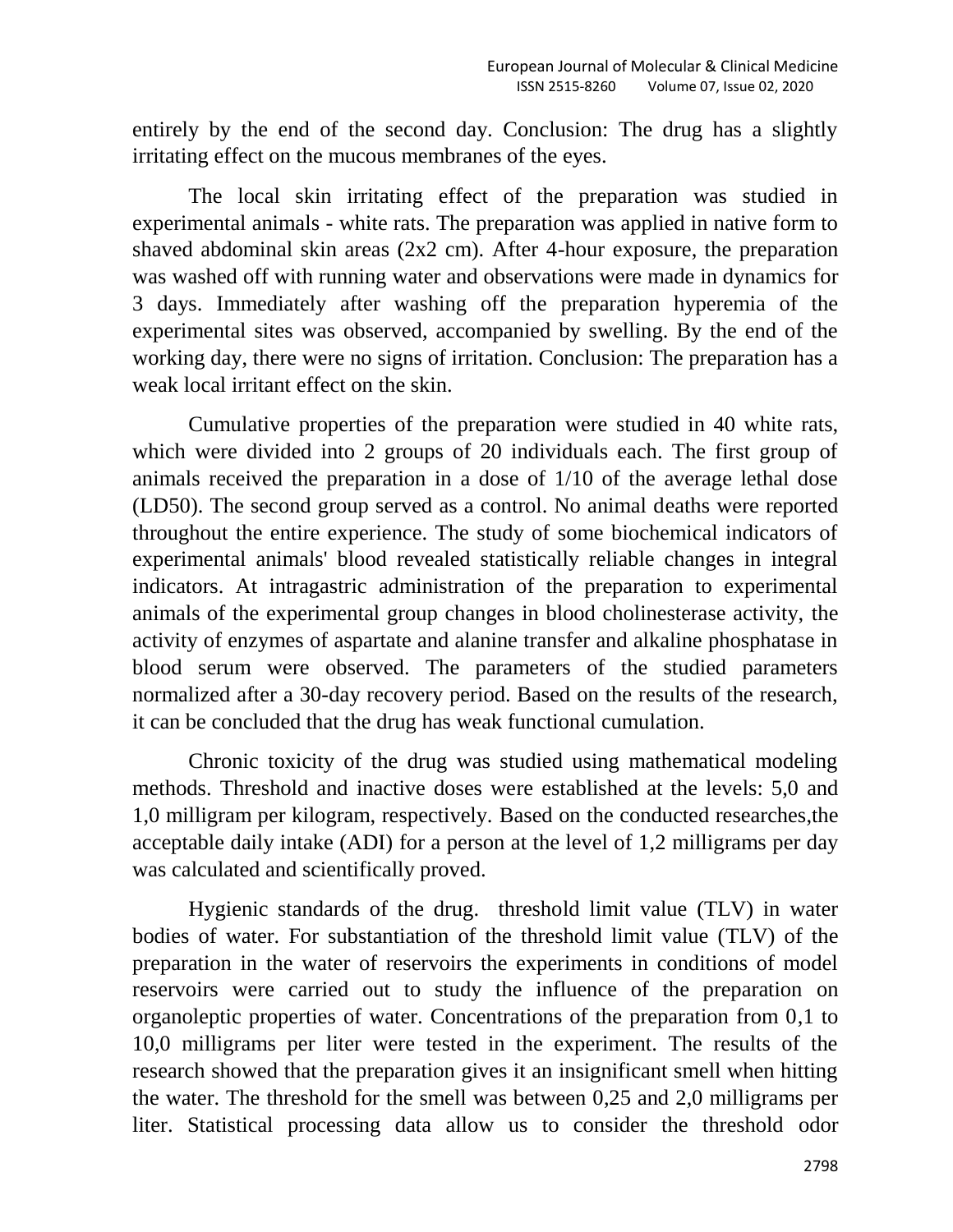concentration  $-0.89$  milligrams per liter, the practical limit  $-2.0$  milligrams per liter. It is known that the methodology of research on the impact of chemicals on organoleptic properties of water does not exclude to a certain extent subjectivity in the evaluation of smell and taste. In this regard, we have additionally conducted "closed experience" (G.N.Krasovsky). For conducting the experiment, we took previously established threshold concentrations of the preparation, which differ from one another in 2 times: 0,125; 0,25; 0,5; 1,0; 2,0 milligrams per liter. Analysis of the obtained data was carried out with the help of "least squares" with the calculation of average concentration efficiency values and its error. The threshold of drug odor perception was 0,87 milligrams per liter, which confirms the correctness of the conducted studies. The graphic method of estimation of organoleptic data was used, which allowed to establish that intensity of a smell of a preparation increases in proportion to logarithms of their concentrations, i.e. the received data correspond to Weber-Fechner laws. Evaluation of the indicators of the preparation odor intensity in water according to the data of different research methods allowed to conclude that they are almost at the same level, which indicates the reliability of the conducted studies.

The results of the research are presented in Table 1.

#### Table 1

Summary table on the effect of the preparation on organoleptic properties of water (odor) according to most odorators (1), results of graphic (2) and statistical treatment (3)

|                           | The methods of the obtained data analysis |      |      |  |
|---------------------------|-------------------------------------------|------|------|--|
| <b>Indicator and its</b>  |                                           |      |      |  |
| intensity                 | <b>Product concentration, mg/l</b>        |      |      |  |
| Threshold of<br>sensation | 1.0                                       | () 9 | 0.89 |  |
| <b>Practical limit</b>    |                                           |      |      |  |

At the established odour threshold concentration (0,8 milligrams per liter), the preparation had no effect on the flavour, chromaticity or foaming of water. Based on the conducted experiments taking into account the data of sanitary and toxicological studies (1,2 milligrams per liter), TLVof the preparation in water of water bodies was recommended at the level of - 0.8 milligrams per liter (limiting sign of harmfulness - organoleptic).

*Maximum permissible concentration (*MPC*)* of the preparation in the atmospheric air and in the air of the working zone. Taking into account the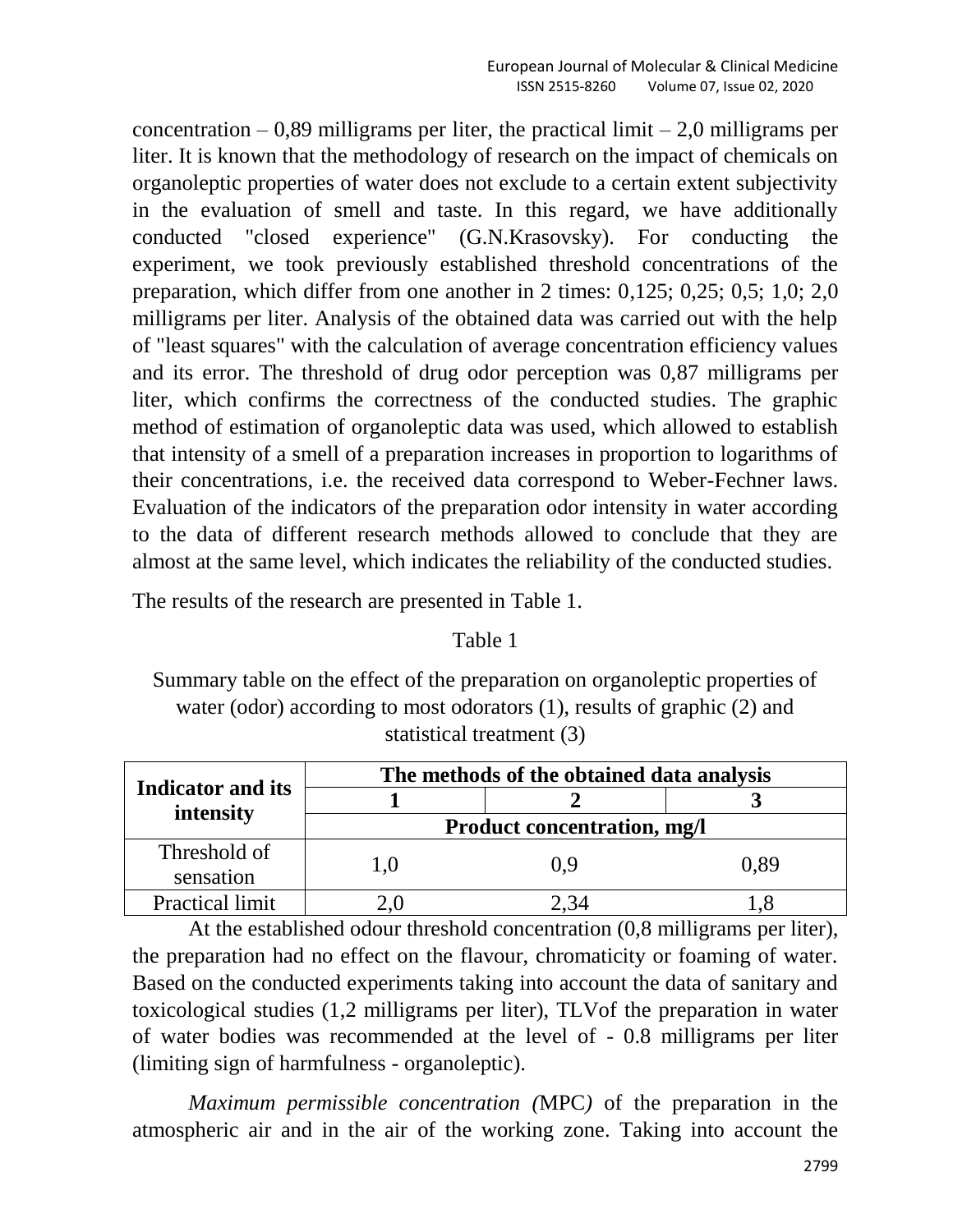generally accepted methodical approaches to hazardous substances rationing in the air, based on the data on the toxicity of the preparation, physical and chemical properties, MPC of the preparation in the atmospheric air  $-0.2$ milligrams per cubic meter; MPC in the working zone air  $-3.3$  milligrams per cubic meter.

*Maximum permissible level (MPL)* of the preparation in food products. Taking into account methodological approaches to the rationing of pesticide preparations in vegetable products, it is recommended that MPL of the preparation in cotton oil is at the level - "not allowed".

*Approximate permissible concentration (APC)* of the preparation in soil. Calculation of the APC of the preparation in soil was performed according to "Methodology of complex and accelerated rationing of pesticides in environmental facilities", considering MPL of the preparation in food products. APC recommended the preparation in soil - 0.15 milligram per kilogram.

When applying the preparation in agriculture, hygienic regulations for use of the preparation should be observed (Table 2).

| $N_2$          | <b>Indicators</b>                                               | <b>Value</b>     |
|----------------|-----------------------------------------------------------------|------------------|
|                | MPC in the water of reservoirs (milligram per                   | 0,8              |
|                | liter)                                                          |                  |
| $\overline{2}$ | MPC in the air of the working area (milligram                   | 3,3              |
|                | per cubic meter)                                                |                  |
| 3              | MPC in atmospheric air (milligram per cubic $\vert 0,2 \rangle$ |                  |
|                | metre)                                                          |                  |
| $\overline{4}$ | APC in soil (milligram per kilogram)                            | 0,15             |
| 5              | MPL in cotton oil (milligram per kilo)                          | «not allowable.» |
| 6              | <b>Sanitary Protection Zone (SPZ)</b>                           | 100 meters       |
|                | Job attendance dates                                            | 3 days           |

## **Hygienic standards and regulations for the use**

Table 2

*Safety precautions when working with the drug*. Before starting work, persons working with the substance should read these guidelines. Work with the preparation should be carried out following the requirements of Sanitary Regulations on Storage, Transportation and Use of Pesticides in the National Economy of the Republic of Belarus № 0150-04. Safety measures at the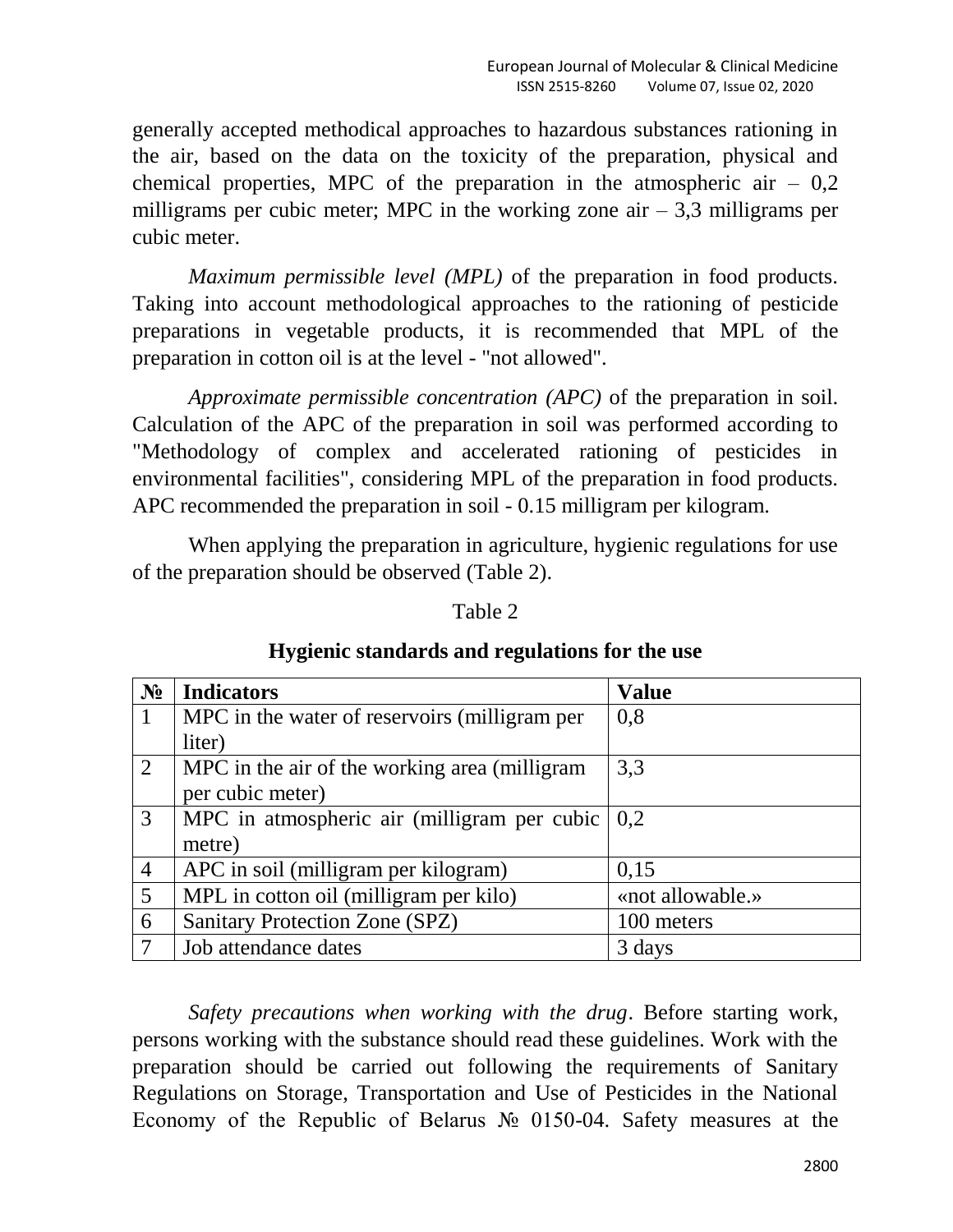application of preparation: those working with preparation should be provided with overalls and individual protection means: overalls, boots, gloves, respirators, goggles; responsible for carrying out of works with preparation are specialists of plant protection station, heads of farms, control is carried out by employees of Agency of sanitary-and-epidemiologic well-being under the Ministry of Health of the Republic of Uzbekistan; admission to work of persons even with an insignificant degree of intoxication and strangers is categorically forbidden; workers should strictly follow the requirements of Sanitary Regulations on storage and transportation of pesticides in the national economy of the Republic of Uzbekistan.

*Conclusion*. Comprehensive hygienic toxicological assessment of cotton defoliant "Ecodef", developed hygienic norms and regulations for safe application in practical health care will contribute to the improvement of environmental monitoring, prevention of acute and chronic poisoning, and reduction of morbidity among the population. Based on the experimental data obtained, the defoliant cotton "Ecodef" can be recommended for use in agriculture of the Republic of Uzbekistan.

# **Reference:**

1. Law "On sanitary-epidemiological well-being of the population". - Tashkent, 2015.

2. Law "On nature protection". -Tashkent, 1993.

3. Iskandarov T.I., Romanova L.H., Iskandarova G.T. Complex rationing of pesticides in objects of environment and their hygienic standards // Monograph. -Tashkent, 2014. –p.174.

4. Iskandarov T.I., Romanova L.H., Iskandarova G.T. Methodology of complex and accelerated normalization of pesticides in the objects of environment // Methodological manual. -Tashkent, 2014. –p.130.

5. Iskandarov T.I., Iskandarova G.T., Romanova L.H. Sanitary rules and norms of the Republic of Uzbekistan № 0321-15 "Hygienic classification of pesticides on toxicity and danger".

6. Oyvin I.A. Statistical processing of results of experimental studies // Pathological physiology and experimentation. therapy, 1960. -№4. -pp.76-85.